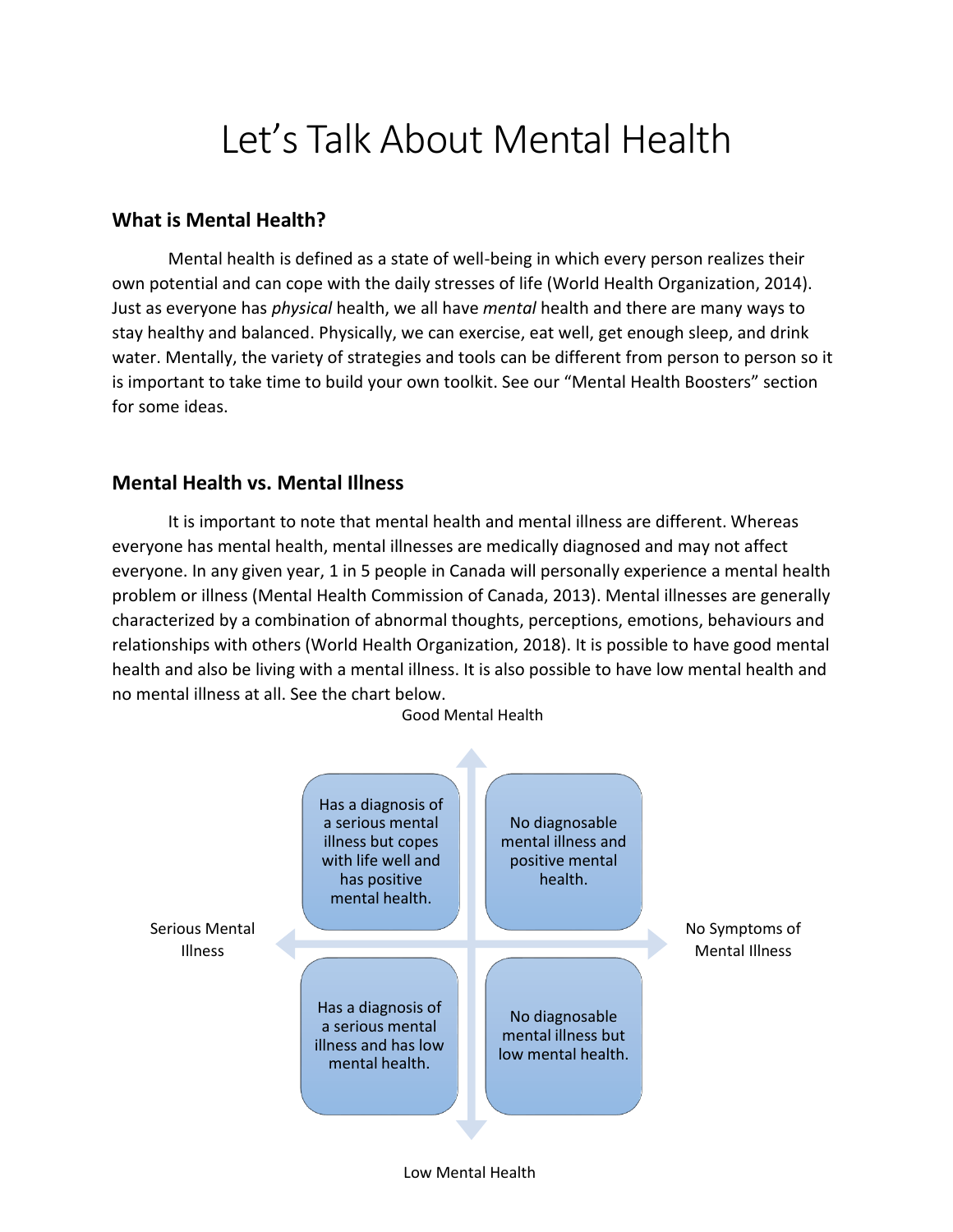#### **Language Counts**

In order to have honest, consistent, and stigma-fighting conversations, we have to become aware of our language. Make note of the words you use to talk about your physical,

emotional, and mental wellness and the reasons you are using them. For example, the word "depressed" is often used to describe feelings of disappointment without acknowledging the medical impact that diagnosed depression can have on the lives of many youth and adults. In situations like these, be aware of what your choice of words actually describe and try to be as accurate as possible.

**Remember: Respectful and positive language can make a world of difference for staff, students, and families.**



# **Mental Health and Resiliency**

First of all, what is resiliency?

"Resiliency refers to the capacity of individuals to cope successfully with stress-related situations, overcome adversity and adapt positively to change" (Alberta Education, 2017).



Basically, resiliency is like a trampoline, giving us the ability to "bounce back" from hard times in life. This is a strength-based approach and can be built by encouraging protective factors such as healthy relationships, self-confidence, and equality of access to basic needs and services.

Being able to "bounce back" from hard times is often a sign of good mental health, showing that a person can find healthy ways to cope and has a relatively solid set of supports available to help them along.